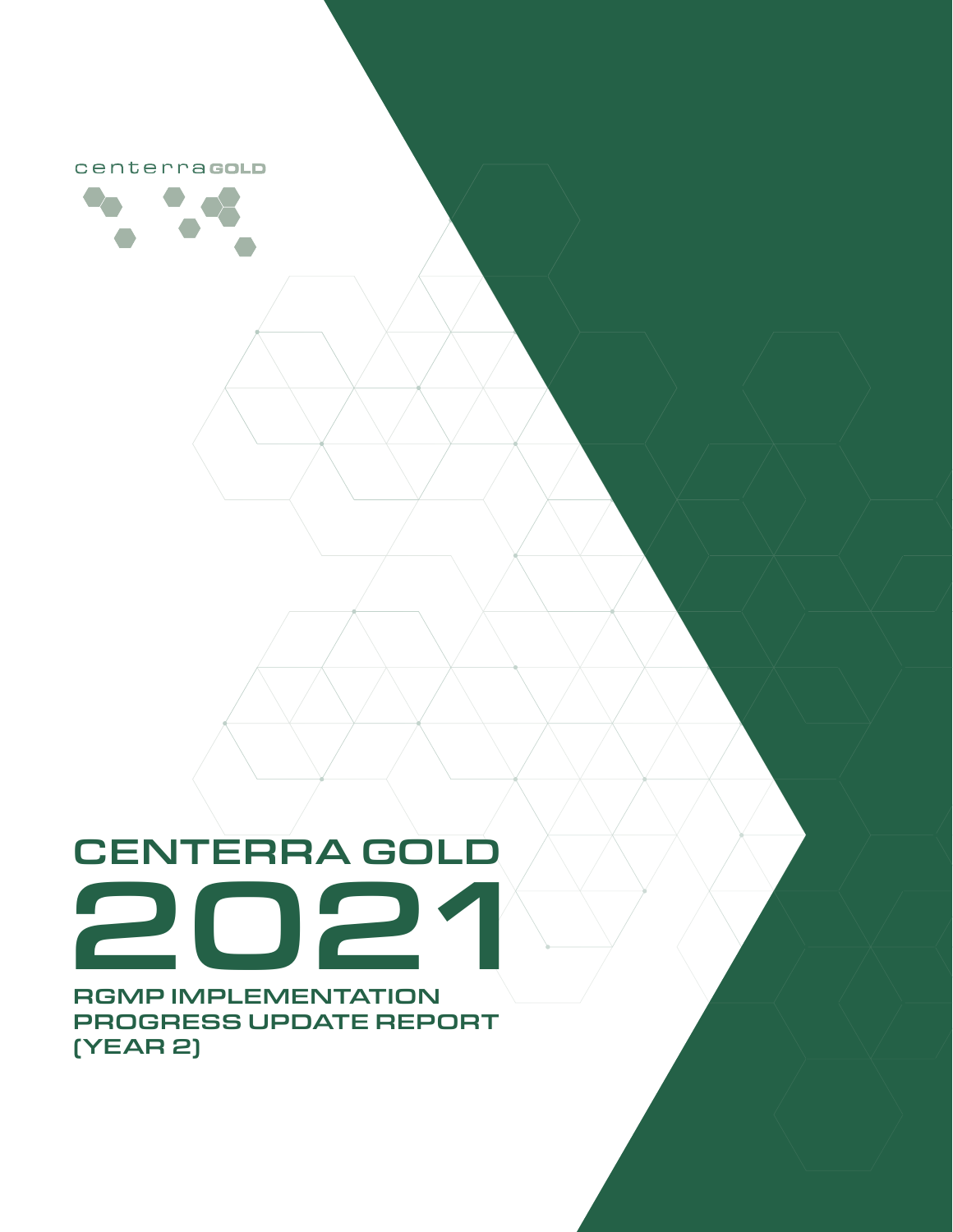## RGMP IMPLEMENTATION PROGRESS UPDATE REPORT (YEAR 2)

#### CENTERRA'S COMMITMENT TO THE IMPLEMENTATION OF THE RESPONSIBLE GOLD MINING **PRINCIPLES**

Centerra Gold ("**Centerra**") adopted the World Gold Council's Responsible Gold Mining Principles (**RGMPs**) upon their introduction in September 2019. The RGMPs are an industry framework that sets out clear expectations for consumers, investors and the downstream gold supply chain as to what constitutes responsible gold mining. The RGMPs consist of 10 umbrella principles and 51 principles that focus on best practices related to Environmental, Social and Governance (ESG) aspects of the industry.

Centerra began the implementation of the RGMPs across our operating sites starting in 2019; the Company is committed to achieving RGMP conformance by 2022. Implementing the RGMPs will help Centerra:

- 1. Improve internal ESG-related systems and proactively identify and manage ESG risks;
- 2. Identify potential non-conformances to drive corrective actions and preventive controls;
- 3. Continuously improve ESG performance, and where practical, align with best practices; and
- 4. Meet permit and regulatory obligations, as well as growing stakeholder expectations, around ESG.

#### ABOUT THIS REPORT

As part of our commitment to being a responsible miner, Centerra is committed to achieving conformance with the RGMPs by September 2022. Centerra acknowledges that acting in a responsible manner is key to maintaining its social licence to operate in the jurisdictions in which it operates.

Centerra has made considerable progress in the implementation of the RGMPs across the Company including at the two sites at which the RGMPs are applicable, specifically, the Öksüt Mine (Turkey) and the Mount Milligan Mine (Canada). In 2021, we released our first [RGMP Progress Report](https://sustainability.centerragold.com/_doc/Centerra_Gold_RGMP_Progress_Report_2020.pdf) which described our progress toward meeting full conformance with the RGMP requirements at the Öksüt Mine and progress on the self-assessment against the RGMPs at the Mount Milligan Mine. The Progress Report was [independently assured](https://sustainability.centerragold.com/_doc/Centerra_Gold_RGMP_Progress_Report_2020.pdf#page=20) and publicly disclosed, as required by the World Gold Council (WGC).

Centerra expects to have both operating gold mine sites in conformance with the RGMPs by September of 2022, after which time it will complete the required assurance and public disclosure.

#### REPORTING BOUNDARY

The reporting boundary for this update report is focused on Centerra's conformance against the 51 Responsible Gold Mining Principles criteria at the corporate level, the Öksüt Mine and the Mount Milligan Mine. The Kumtor site in the Kyrgyz Republic was included in the inaugural RGMP Progress Report, however, Centerra no longer has operational control of that site, nor access to information on progress related to the RGMPs; as a result, it is not included in this report.

This report describes Centerra's progress toward meeting Year 2 RGMP requirements at the corporate level and the two above-mentioned operating mines. The self-assessments were updated at the site level and consolidated at the corporate level. No site visits were conducted as part of this assessment or as part of the assurance process; moreover, the Report does not address exploration, development, and/or care and maintenance assets or activities.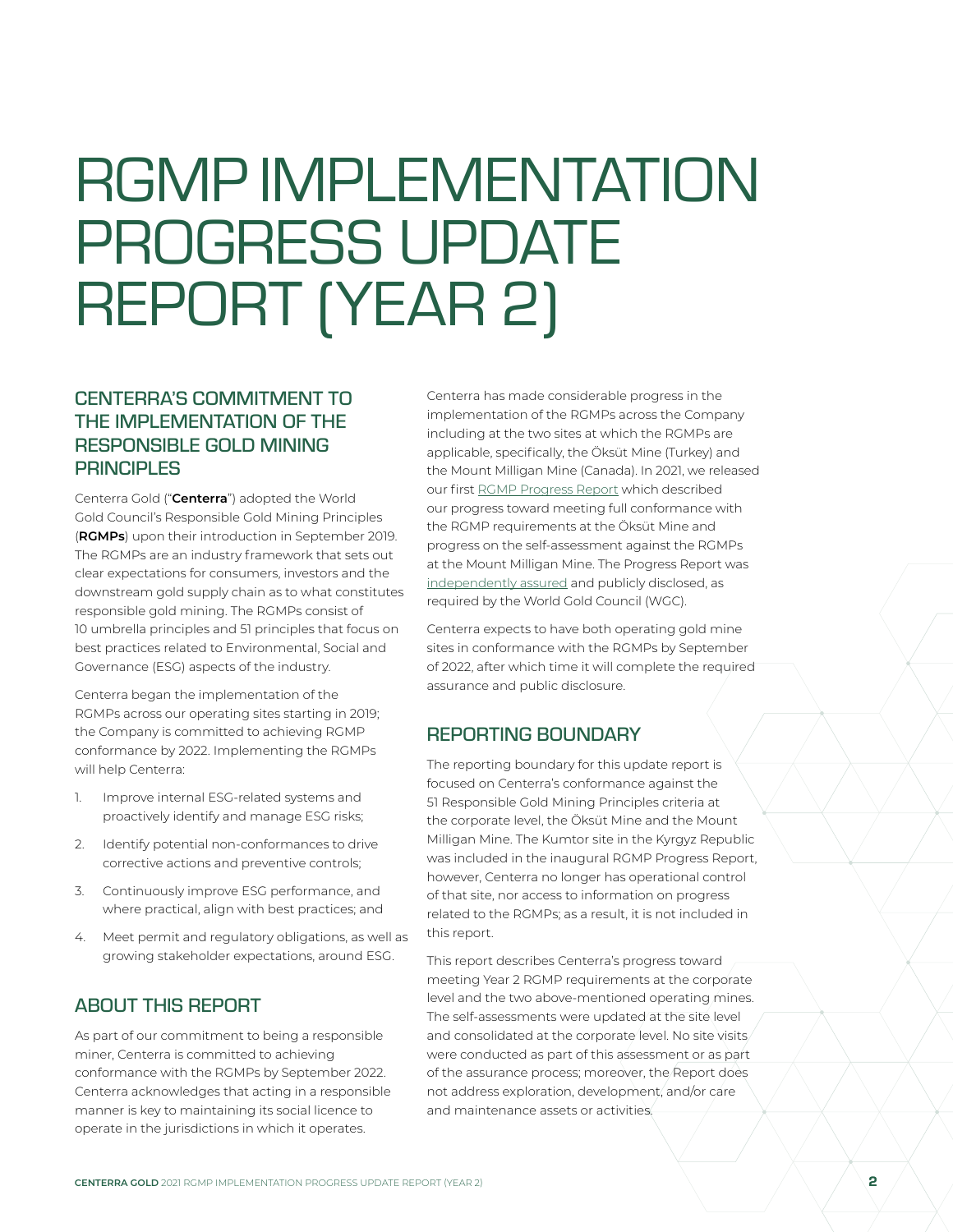### YEAR 2 PROGRESS OF SELF-ASSESSMENT

In order to complete the Year 2 RGMP requirements, Centerra completed the following activities in 2021 and early 2022:

**Step 1.** Detailed corporate and site-level selfassessments against the RGMPs were updated, using the guidance provided by the WGC. The remaining conformance gaps were identified as were areas for continuous improvement. Corporate and site-level staff provided evidence to justify conformance against each RGMP/criteria.

**Step 2.** Completion of a quality assurance (QA) process over the completed corporate and site selfassessments to validate the progress, clarify gaps and review necessary evidence.

**Step 3.** Development of a Company-wide, consolidated RGMP conformance roadmap with specific action plans for the remaining conformance gaps against the 51 Principles/criteria. The action plans included specific tasks which were allocated to business leaders. The plan was signed off by Centerra's Executive Team.

**Step 4.** An independent assurance provider (Borealis Environmental Consulting Inc.) was retained to review the RGMP action plans, ensure compliance with the Year 2 RGMP requirements, and provide feedback to management on any further gaps, recommendations for further improvement, or areas for which further evidence of conformance is required.

## YEAR 2 SELF-ASSESSMENT **RESULTS**

The Year 2 self-assessment updates determined that the Company was progressing well toward full conformance. Seven specific RGMPs were identified as the focal points for the 2022 action plan. These seven Principles are outlined below with a high-level summary of the main gaps and activities planned for 2022 aimed at moving into conformance by September 2022.

Once full conformance has been reached, we will again retain an independent assurance provider to verify our status and publicly disclose the results. This will be completed by mid-2023.

In addition to the main gaps identified and highlighted below, in 2021 a range of other minor improvements and enhancements were identified across a number of other RGMPs. These improvements will be made over the course of 2022 in order strengthen overall conformance with the RGMPs.

#### **KEY PRINCIPLES IDENTIFIED FOR THE 2022 RGMP ACTION PLAN**

#### PRINCIPLE 2.3 DUE DILIGENCE

Centerra has several policies and systems in place which reflect strong internal due diligence processes. These include a systematic approach to site environmental and social impact assessments, a robust Enterprise Risk Management system, a completed conflict-free gold standard assessment for 2021, and policies for International Business Conduct and a Supplier Code of Conduct. In 2022, a human rights due diligence program will be initiated; we will also strengthen the ESG components of our risk management system. We will also conduct a riskbased due diligence review on entities to which we sell our products.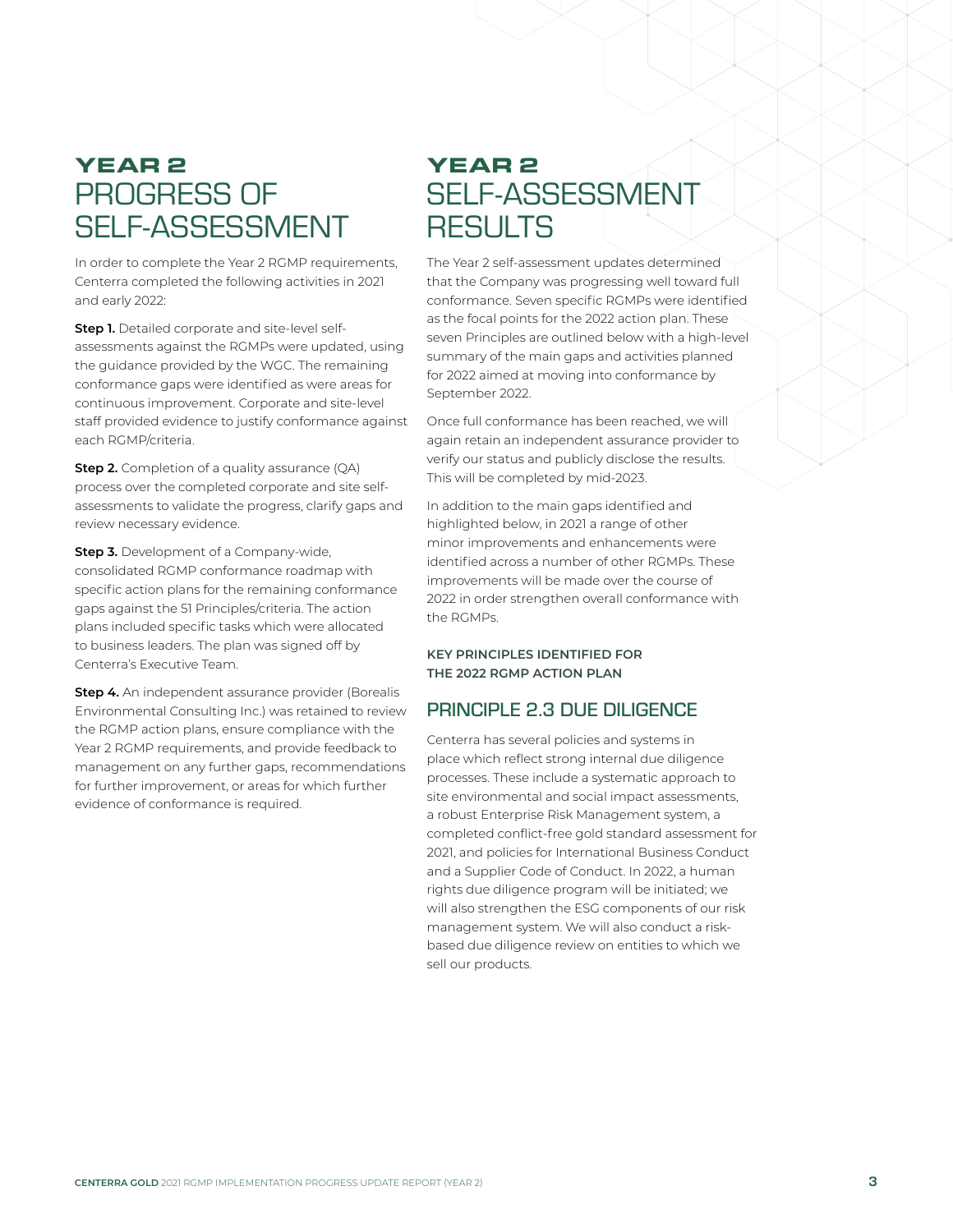#### PRINCIPLE 3.1 SUPPLY CHAIN **POLICY**

Centerra has a Supplier Code of Conduct in place which covers a broad spectrum of issues, including: safety and health, environmental practices, bribery, and corruption. The Code will be updated in 2022 to include language related to human rights. We will also review the support that we provide to our suppliers to operate to similar ESG standards.

#### PRINCIPLE 5.1 UN GUIDING PRINCIPLES & PRINCIPLE 5.2 AVOIDING COMPLICITY

Centerra is in process of aligning with the UN Guiding Principles by developing a Human Rights Policy and initiating a human rights due diligence program. The human rights due diligence program will initially assess the risk-based human rights issues at both sites and at the corporate level, and will include issues such as: labour rights, relationships with communities, security and human rights, and impacts from site water use. In addition, in 2022, we will roll out an employee human rights training program through our internal training and development platform.

#### PRINCIPLE 6.5 DIVERSITY

Centerra's current policy and practices as they relate to promoting diversity at all levels of the Company have been drafted. We aim to finalize a Companywide Diversity, Equity & Inclusion Policy in 2022 and begin implementation of a multi-year Global Diversity, Equity & Inclusion Strategy with specific KPIs.

#### PRINCIPLE 10.3 COMBATTING CLIMATE CHANGE & PRINCIPLE 10.4 ENERGY EFFICIENCY AND REPORTING

Due to internal transitions, the development of Centerra's climate change strategy, initiated in 2021, was put on temporary hold and was restarted in early 2022. The climate change strategy will include components related to: governance, risk assessment, climate adaptation and climate mitigation. New greenhouse gas emission targets will be assessed. In 2021, Centerra made a commitment to report against the Task Force on Climate-related Financial Disclosures (TCFD) reporting framework and included a TCFD summary table in its [ESG Report](https://www.centerragold.com/cg-raw/cg/2020_Centerra_ESG_Report.pdf). Additional reporting aligned with the TCFD will be included in 2022.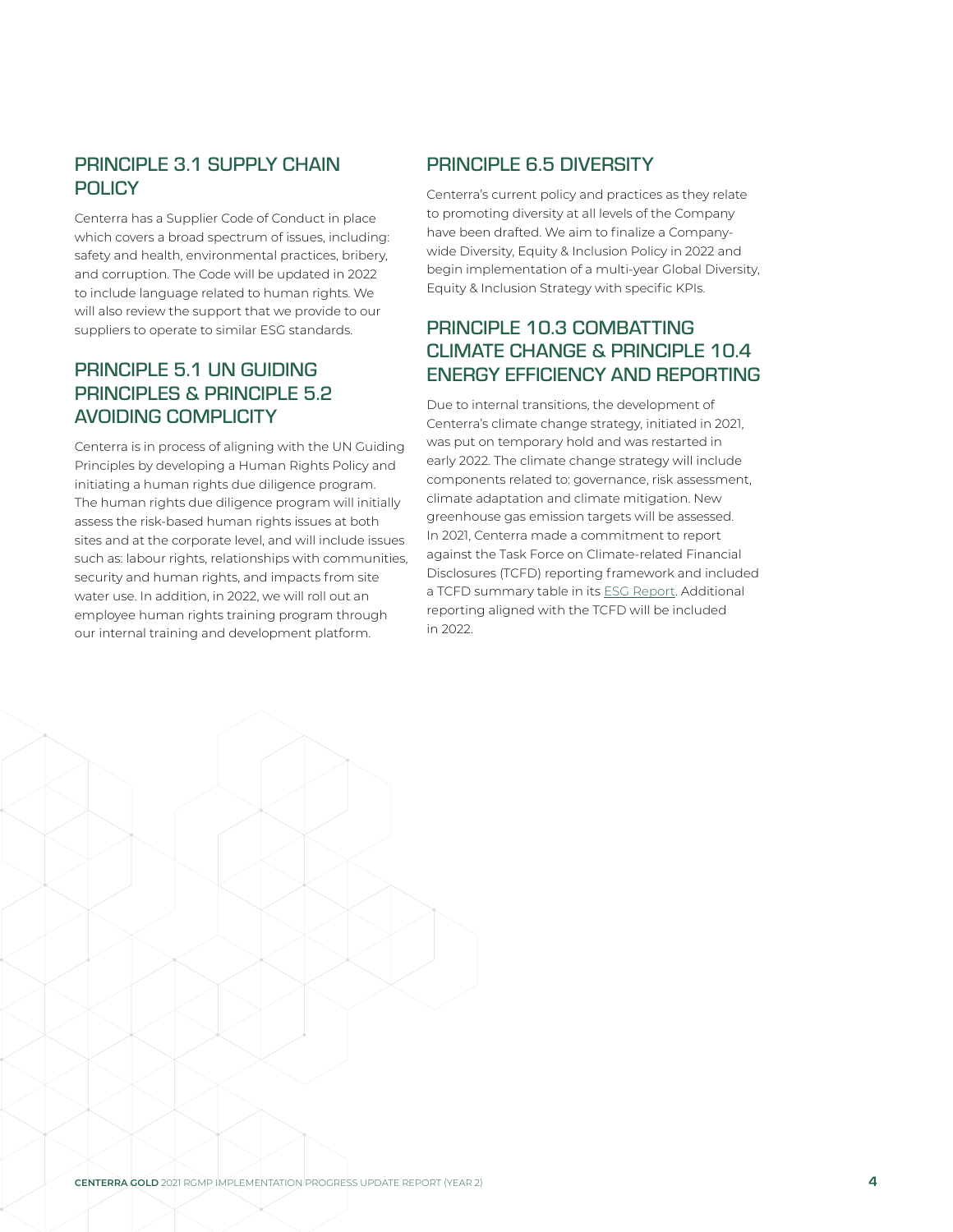

## Responsible Gold Mining Principles (RGMPs) Independent Limited Assurance Report

#### **Introduction**

Centerra Gold Inc. ("Centerra"; or the "Company") retained Borealis Environmental Consulting Inc. and its associates ("Borealis") to provide an independent, limited assurance pertaining to Centerra's conformance with the World Gold Council's *Responsible Gold Mining Principles* (*RGMP*s; the "Principles") for the calendar year 2021, Year 2 of Centerra's implementation. Our role is to provide an independent opinion to validate Centerra's conformity statements on *RGMP* implementation during the reporting period.

#### **Assurance Scope**

The scope of this independent limited assurance consisted of a review of Centerra's 2021 public Environmental/Social/Governance (ESG)-related disclosures ([https://sustainability.centerragold.com/\)](https://sustainability.centerragold.com/), including its public commitment to achieving conformance with the Principles and Centerra's internal progress report on the second of its three-year *RGMP* implementation process. Using a risk-weighted approach, Borealis undertook an assessment of supporting evidence for conformance with the *RGMP*s, as provided by Centerra. Our criteria for the review were the Principles, as described in the *RGMP* documentation.

#### **Responsibilities**

Centerra is responsible for ensuring that the Company designs, implements, operates and monitors activities, processes and controls to achieve compliance with policies and procedures that conform with the requirements of the Principles. Centerra is also responsible for preparing and presenting annual reports on *RGMP* implementation.

Borealis, in its role as a third-party assurance verifier/provider, is responsible for undertaking a limited assurance engagement, to render a conclusion based on the progress towards implementation and conformance with the *RGMP*s. We conducted our assurance engagement in accordance with industry best practices, including: specific elements related to limited assurance in the International Standard of Assurance Engagement (ISAE) 3000, and the guidance outlined in the *Assurance Framework for the* 

> 148 East 25th Street North Vancouver, BC **V7N 1A1**

borealisenvironmental@gmail.com 778 877 0690